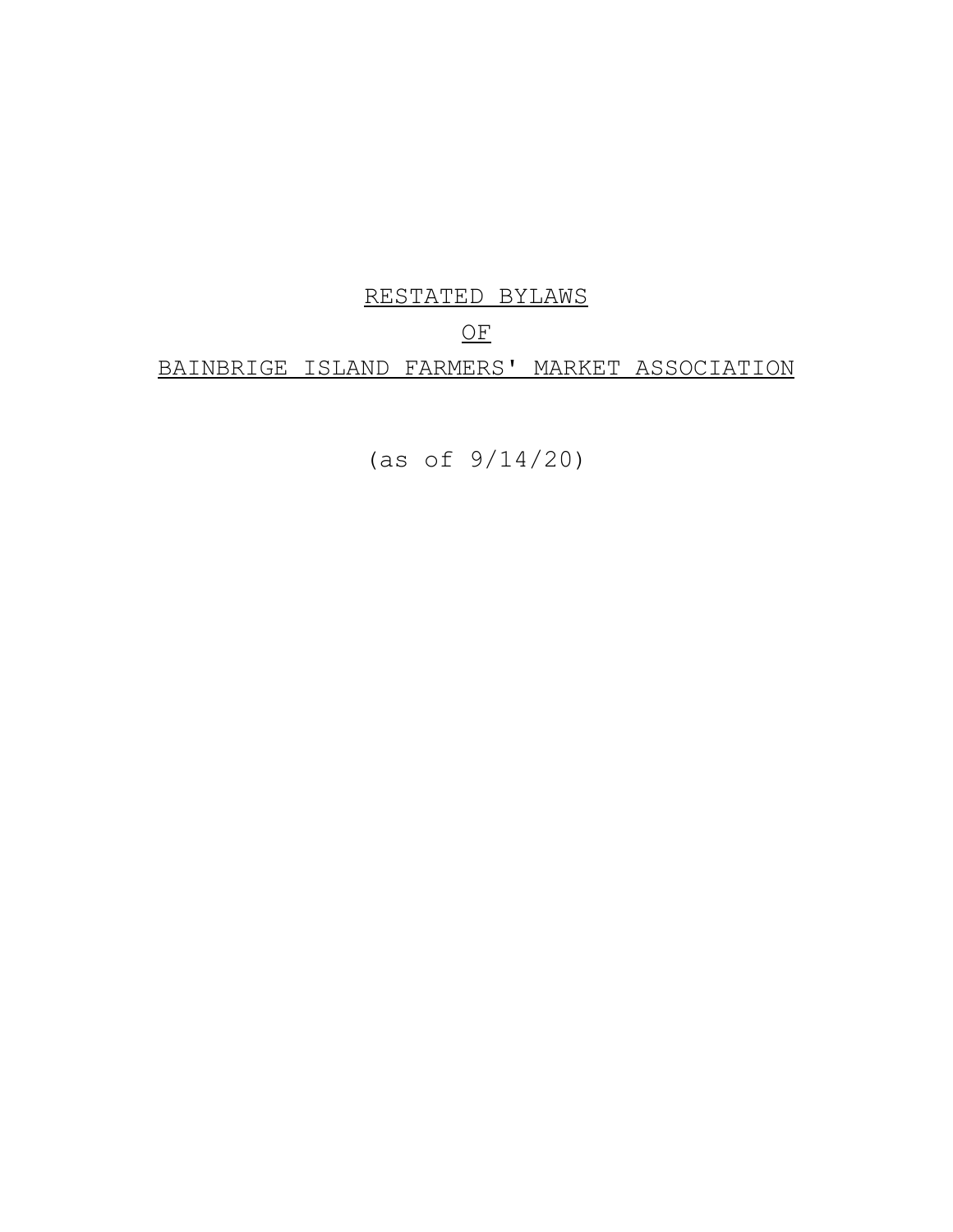Section Page

|      | ARTICLE 1. OFFICES                              | 4              |
|------|-------------------------------------------------|----------------|
|      | ARTICLE 2. MEMBERSHIP                           | 4              |
| 2.1  | Classes of Members                              | 4              |
| 2.2  | Friends of the Market                           | $\overline{4}$ |
|      | 2.24 Winter Market Members                      | 4              |
| 2.3  | Voting Members; Voting Rights '                 | 4              |
| 2.4  | Annual Meeting                                  | 5              |
|      |                                                 |                |
| 2.5  | Special Meetings                                | 5              |
| 2.6  | Place of Meetings                               | 5              |
| 2.7  | Notice of Meetings                              | 5              |
| 2.8  | Waiver of Notice                                | 6              |
| 2.9  |                                                 | 6              |
|      | 2.10 Manner of Acting                           | 6              |
|      | 2.10.1 Routine Actions                          | 6              |
|      | 2.10.2 Major Actions                            | 6              |
|      | 2.11 Proxies                                    | 6              |
|      | 2.12 Action by Voting Members Without a Meeting | 7              |
| 2.13 |                                                 | $\overline{7}$ |
| 2.14 |                                                 | 7              |
|      |                                                 |                |
|      | 2.15 Termination of Membership                  | 7              |
| 2A.  |                                                 | 7              |
|      | 2A.1 Annual Contract Vendors                    | 7              |
|      | 2A.2 Day Contract Vendors                       | 8              |
|      | ARTICLE 3. BOARD OF DIRECTORS                   | 8              |
| 3.1  | General Powers                                  | 8              |
| 3.2  |                                                 | 8              |
| 3.3  | Qualifications                                  | $\mathcal{G}$  |
| 3.4  | Election of Directors                           | 9              |
|      | Initial Directors<br>3.4.1                      | 9              |
|      | 3.4.2<br>Successor Directors                    | 9              |
|      |                                                 | 9              |
| 3.6  | Annual Meeting                                  | 9              |
| 3.7  | Reqular Meetings                                | $\mathsf 9$    |
| 3.8  | Special Meetings                                | 9              |
| 3.9  | Meetings by Telephone                           | 10             |
|      | 3.10 Place of Meetings                          | 10             |
|      | 3.11 Notice of Special Meetings                 | 10             |
|      | 3.12 Waiver of Notice                           | 10             |
|      | 3.12.1 In Writing                               | 10             |
|      | 3.12.2 By Attendance                            | 10             |
|      |                                                 | 11             |
|      | 3.14 Manner of Acting                           | 11             |
|      |                                                 |                |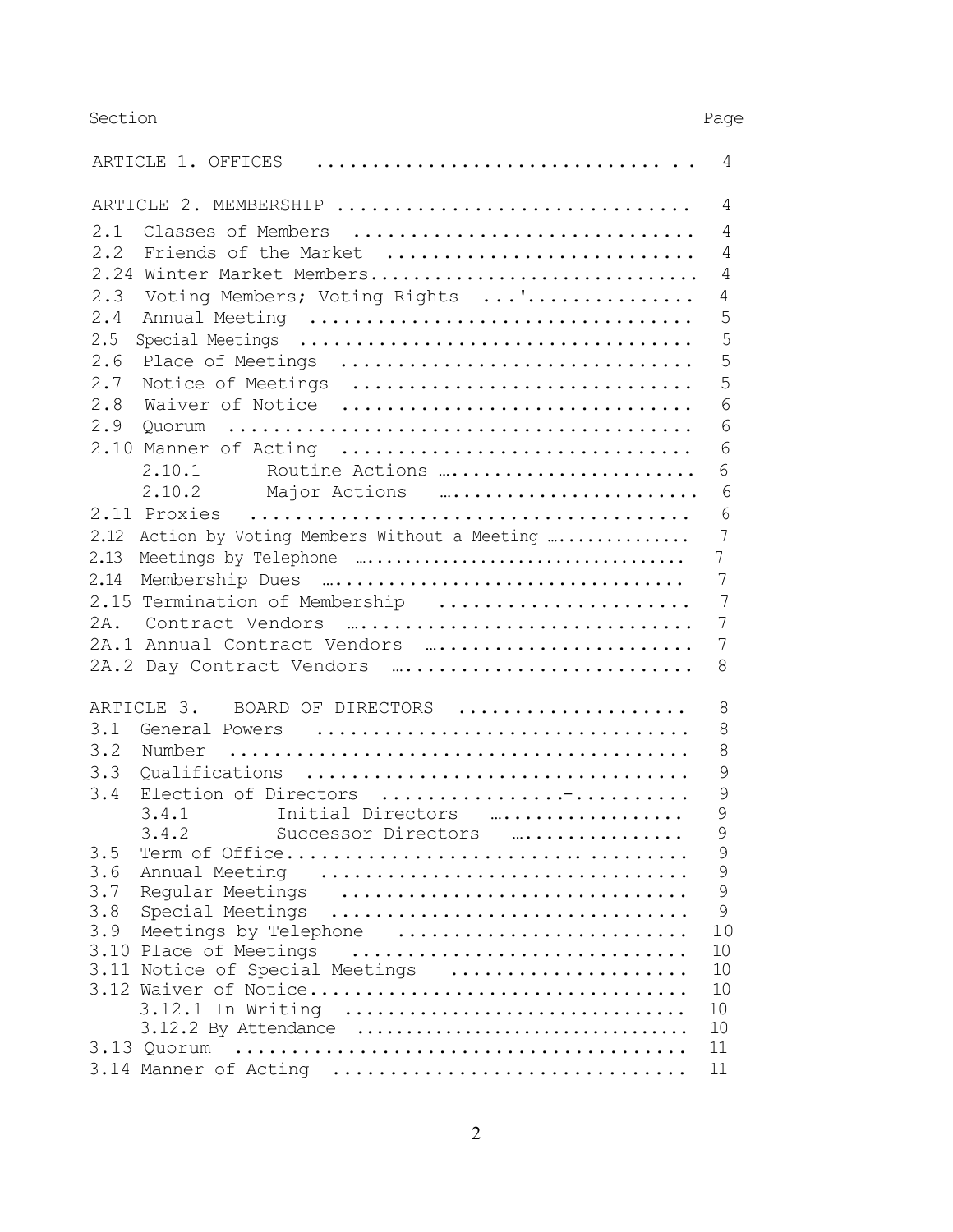| 3.15 Presumption of Assent<br>3.16<br>Action by Board Without a Meeting<br>3.17<br>3.18<br>3.19<br>3.20<br>Board Committees<br>3.21<br>3.22                                                                                                                                                 | 11<br>11<br>11<br>12<br>12<br>12<br>12<br>13 |
|---------------------------------------------------------------------------------------------------------------------------------------------------------------------------------------------------------------------------------------------------------------------------------------------|----------------------------------------------|
| ARTICLE 4. OFFICERS<br>4.1<br>Number and Qualifications. 13<br>4.2<br>Election and Term of Office 13<br>4.3<br>4.4<br>4.5<br>4.6<br>4.7<br>Vice President 14<br>4.8<br>Secretary 14<br>4.9<br>4.10                                                                                          | 13<br>13<br>14<br>15<br>15                   |
| ARTICLE 5. ADMINISTRATIVE AND FINANCIAL PROVISIONS. . 15<br>5.1<br>5.2<br>5.3<br>Loans or Extensions of Credit to Officers & Directors<br>5.4<br>Checks, Drafts, Etc<br>5.5<br>5.6<br>Books and Records  16<br>5.7<br>Corporate Seal<br>5.8<br>Accounting Year<br>5.9<br>Rules of Procedure | 15<br>15<br>15<br>16<br>16<br>16<br>16       |
| ARTICLE 6. AMENDMENTS                                                                                                                                                                                                                                                                       | 16                                           |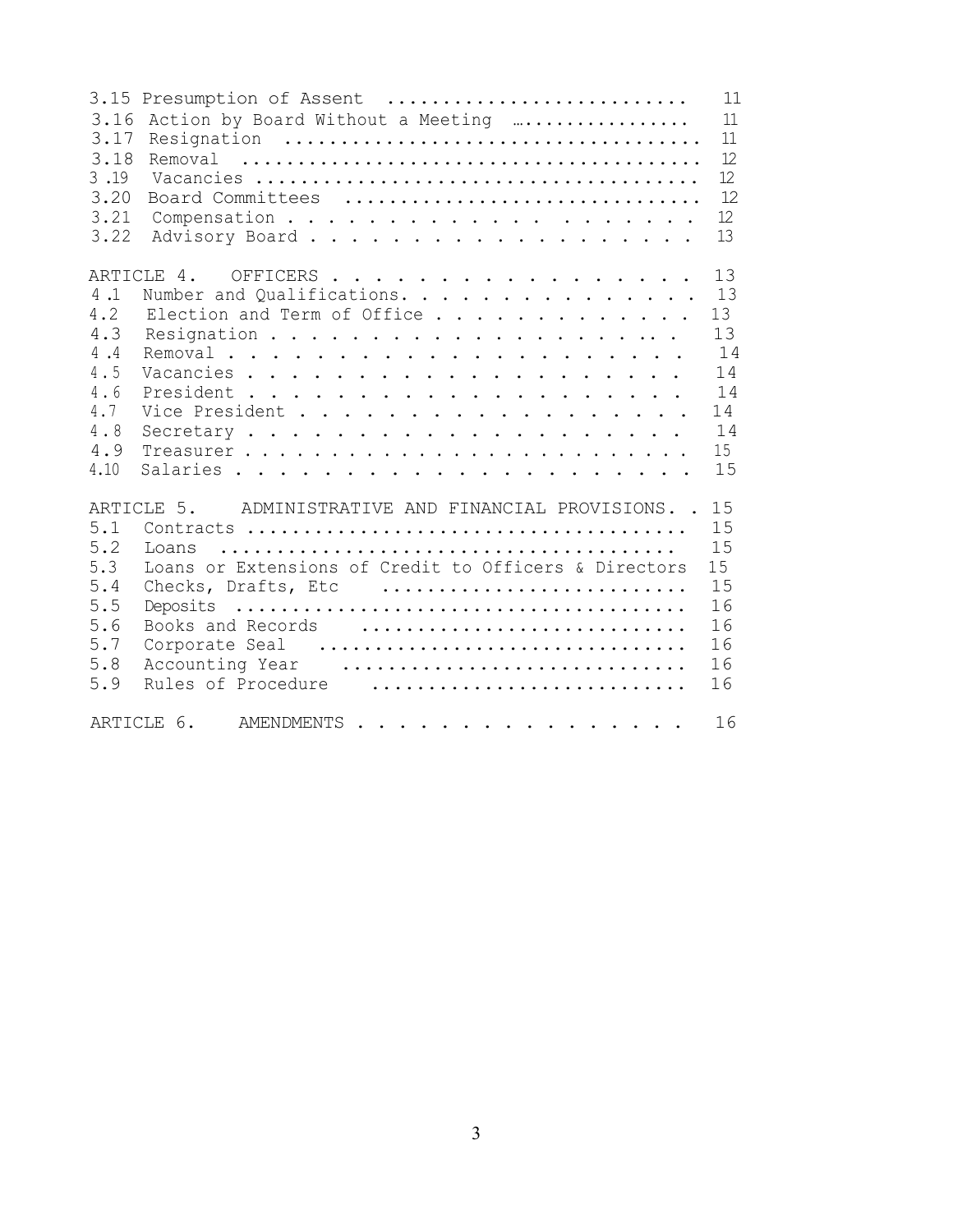**RESTATED BYLAWS OF BAINBRIDGE ISLAND FARMERS MARKET ASSOCIATION**

## **ARTICLE 1. OFFICES**

The principal office of the corporation shall be located at its principal place of business or such other place as the Board of Directors ("Board") may designate. The corporation may have such other offices, either within or without the State of Washington, as the Board may designate or as the business of the corporation may require from time to time.

## **ARTICLE 2. MEMBERSHIP**

### **2.1 Classes of Members**

The corporation shall have four classes of members: Voting, Winter Market, and Friends of the Market. Additional classes of members, the manner of election or appointment of each class of members and the qualifications and rights of each class of members may -be established by amendment to these Bylaws. (4/25/02)

## **2.2 Friends of the Market**

The only qualification for membership as a Friend of the Market shall be the payment of membership dues in accordance with a schedule adopted by the Board. Membership as a Friend of the Market will terminate automatically if the membership dues are not paid in accordance with the adopted schedule. Friends of the Market rosy be invited to meetings of the Voting Members, but shall have no right to vote nor any other privileges as members.

## **2.24 Winter Market Members**

Any person or entity desiring to become a Winter Market Member shall complete an application, which application must be approved by at least three Directors or a Committee authorized by the Board. Winter Market Members shall pay membership dues and any other fees in accordance with a schedule adopted by the Board. Members who have a Voting Membership do not have to pay Winter Market membership dues during the same season. A Winter Market member is entitled to sell at the Winter Market throughout the Winter Market duration. Attendance as Winter Market Member counts toward Seniority only as it applies to the Winter Market. Winter Market Members do not have Voting Rights. (4/25/02)

#### **2.3 Voting Members; Voting Rights**

Any person or entity desiring to become a Voting Member shall complete an application, which application must be approved by at least three Directors. Voting Members shall pay membership dues in accordance with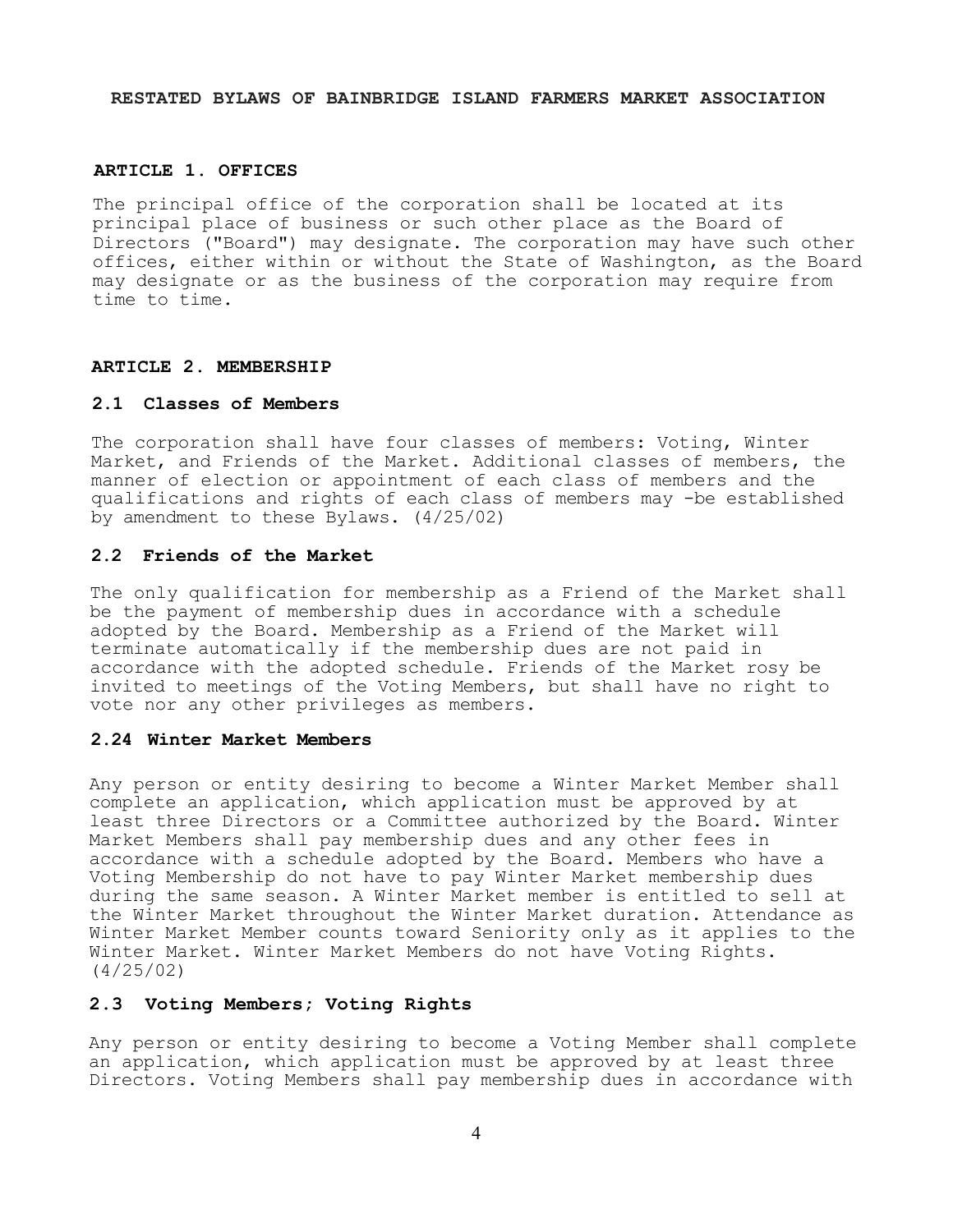a schedule adopted by the Board. Voting Members may have such other qualifications as the Board may prescribe by amendment to these Bylaws.

Each Voting Member shall be entitled to one vote upon the subject matter of each issue submitted to the Voting Members. Each Voting Member may cast one vote for as many persons as there are Directors to be elected and for whose election such Voting Member has a right to vote. Unless otherwise provided, all references in these Bylaws to actions or votes to be taken by members shall be deemed to refer to Voting Members.

## **2.4 Annual Meeting**

The annual meeting of the Voting Members and Friends of the Market shall be held during the months of January or February on a date chosen by the Board for the purpose of electing Directors and transacting such other business as may properly come before the meeting.

#### **2.5 Special Meetings**

The President, the Board, or not less than one-third of the Voting Members, may call special meetings of the Voting Members for any purpose.

### **2.6****Place of Meetings**

All meetings of members shall be held at the principal office of the corporation or at such other place within or without the State of Washington designated by the President, the Board, by the Voting Members entitled to call a meeting of Voting Members, or by a waiver of notice signed by all Voting Members.

#### **2.7 Notice of Meetings**

The President, the Secretary or the Board shall cause to be delivered to each member entitled to notice of or to vote at the meeting, either personally or by mail, not less than ten nor more than fifty days before the meeting, written notice stating the place, date and time of the meeting and, in the case of a special meeting, the purpose or purposes for which the meeting is called. At any time, upon the written request of not less than one-third of the Voting Members, it shall be the duty of the Secretary to give notice of a special meeting of Voting Members to be held at such date, time and place as the Secretary may fix, not less than ten nor more than thirty-five days after receipt of such written request, and if the Secretary shall neglect or refuse to issue such notice, the person or persons making the request may do so and may fix the date, time and place for such meeting. If such notice is mailed, it shall be deemed delivered when deposited in official government mail properly addressed to the member at his or her address as it appears on the records of the corporation with postage thereon prepaid.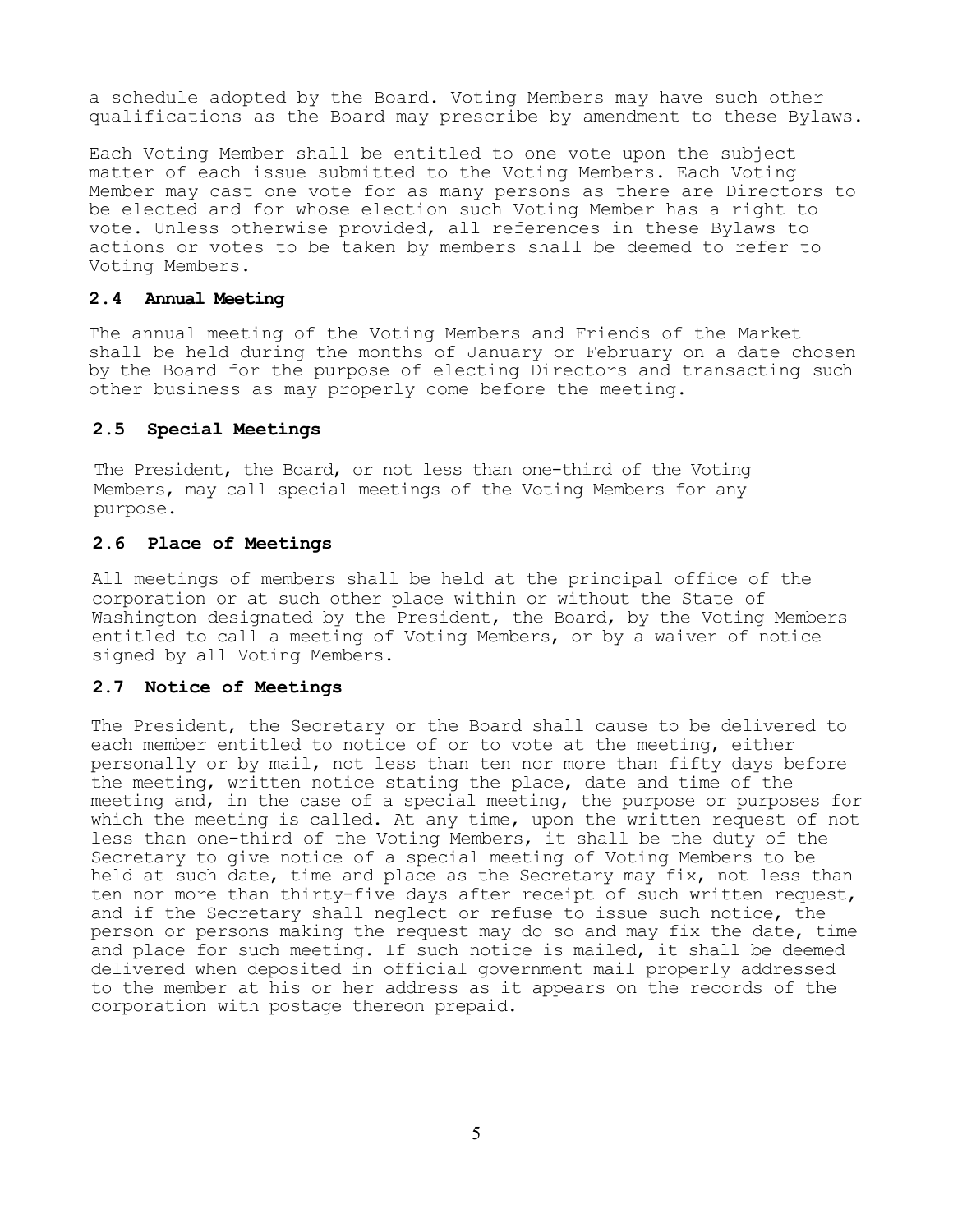## **2.8 Waiver of Notice**

Whenever any notice is required to be given to any Voting Member under the provisions of these Bylaws, the Articles of incorporation or applicable Washington law, a waiver thereof in writing, signed by the person or persons entitled to such notice, whether before or after the time stated therein, shall be deemed equivalent to the giving of such notice.

## **2.9 Quorum**

Half of the Voting Members of the corporation represented in person or by proxy, shall constitute a quorum at a meeting of the Voting Members. If less than a quorum of the Voting Members is represented at a meeting, a majority of the Voting Members so represented may adjourn the meeting from time to time without further notice.

## **2.10 Manner of Acting**

## **2.10.1 Routine Actions**

The vote of a majority of the votes entitled to be cast by the Voting Members represented in person or by proxy at a meeting at which a quorum is present shall be necessary for the adoption of any matter voted upon by the Voting Members, unless a greater proportion is required by applicable Washington law, the Articles of Incorporation or these Bylaws.

## **2.10.2 Major Actions**

The vote of a majority of the Voting Members of the corporation shall be required to approve the following major actions by the corporation: (a) change in location of the Saturday market; (b) any financial transaction valued at more than \$2,500.00; (c) indemnification of an officer or director; (d) removal of a Director; or (e) alteration or repeal of a decision made by the Board. This section 2.10.1 may not be amended by the Board to exempt any action listed in it from approval by Voting Members or to increase the number of votes of members required to approve such major actions. (9/14/20)

## **2.11 Proxies**

A Voting Member may vote by proxy executed in writing by the Voting Member or by his, her or its attorney-in-fact. Such proxy shall be filed with the Secretary of the corporation before or at the time of the meeting. A proxy shall become invalid eleven months after the date of its execution unless otherwise provided in the proxy. A proxy with respect to a specific meeting shall entitle the holder thereof to vote at any reconvened meeting following adjournment of such meeting but shall not be valid after the final adjournment thereof.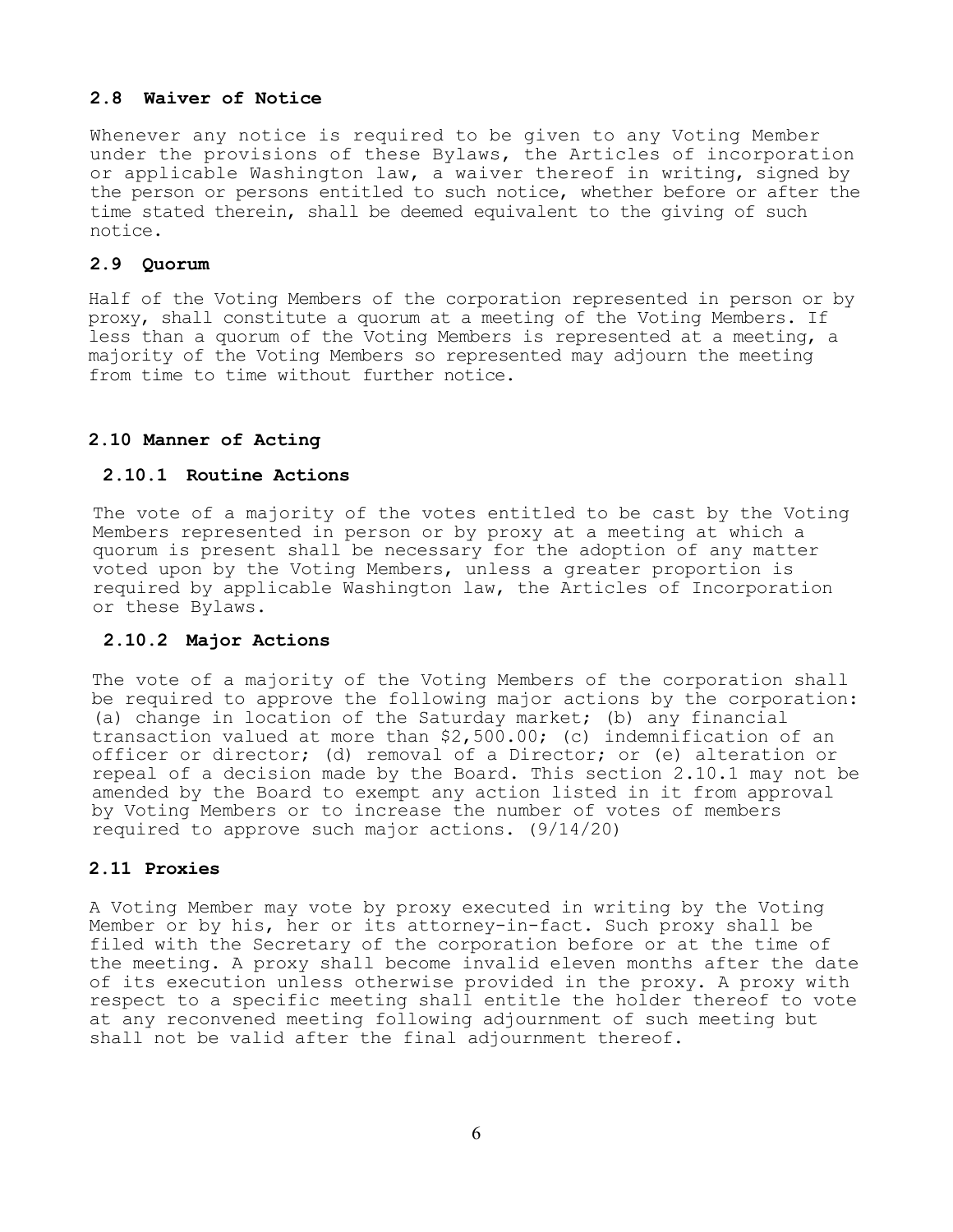#### **2.12 Action by Voting Members Without a Meeting**

Any action which could be taken at a meeting of the Voting Members may be taken without a meeting if a written consent setting forth the action so taken is signed by all Voting Members. Such written consents may be signed in two or more counterparts, each of which shall be deemed an original and all of which, taken together, shall constitute one and the same document. Any such written consent shall be inserted in the minute book as if it were the minutes of a meeting of the Voting Members.

#### **2.13 Meetings by Telephone**

Voting Members of the corporation may participate in a meeting of Voting Members by means of a conference telephone or similar communications equipment by means of which all persons participating in the meeting can hear each other at the same time.

Participation by such means shall constitute presence in person at a meeting.

#### **2.14 Membership Dues**

The Board shall establish a schedule of membership dues for Friends of the Market and for Voting Members, and rules concerning the manner and time of payment of dues by members and termination of membership for nonpayment of dues.

## **2.15 Termination of Membership**

Membership as a Voting Member or Friend of the Market will terminate automatically if the membership dues are not paid in accordance with the adopted schedule. The membership of a Voting Member may be terminated, by the affirmative vote of at least three Directors.

#### **ARTICLE 2A. CONTRACT VENDORS**

#### **2A.1 ANNUAL CONTRACT VENDORS**

Any person or entity desiring to become an Annual Contract Vendor (ACV) shall complete an application, which application must be approved by at least three Directors. ACV is entitled to sell at the market only on the days approved by the BIFMA Board. ACVs may be given additional opportunities to sell at the market as Day Contract Vendors, on the sole discretion of the Market Manager.

ACVs shall pay a booth surcharge fee of \$2 per one full booth space per day and may be subject to paying other fees in accordance with a schedule adopted by the Board. ACVs are not Members of the Market, do not pay membership dues, do not accrue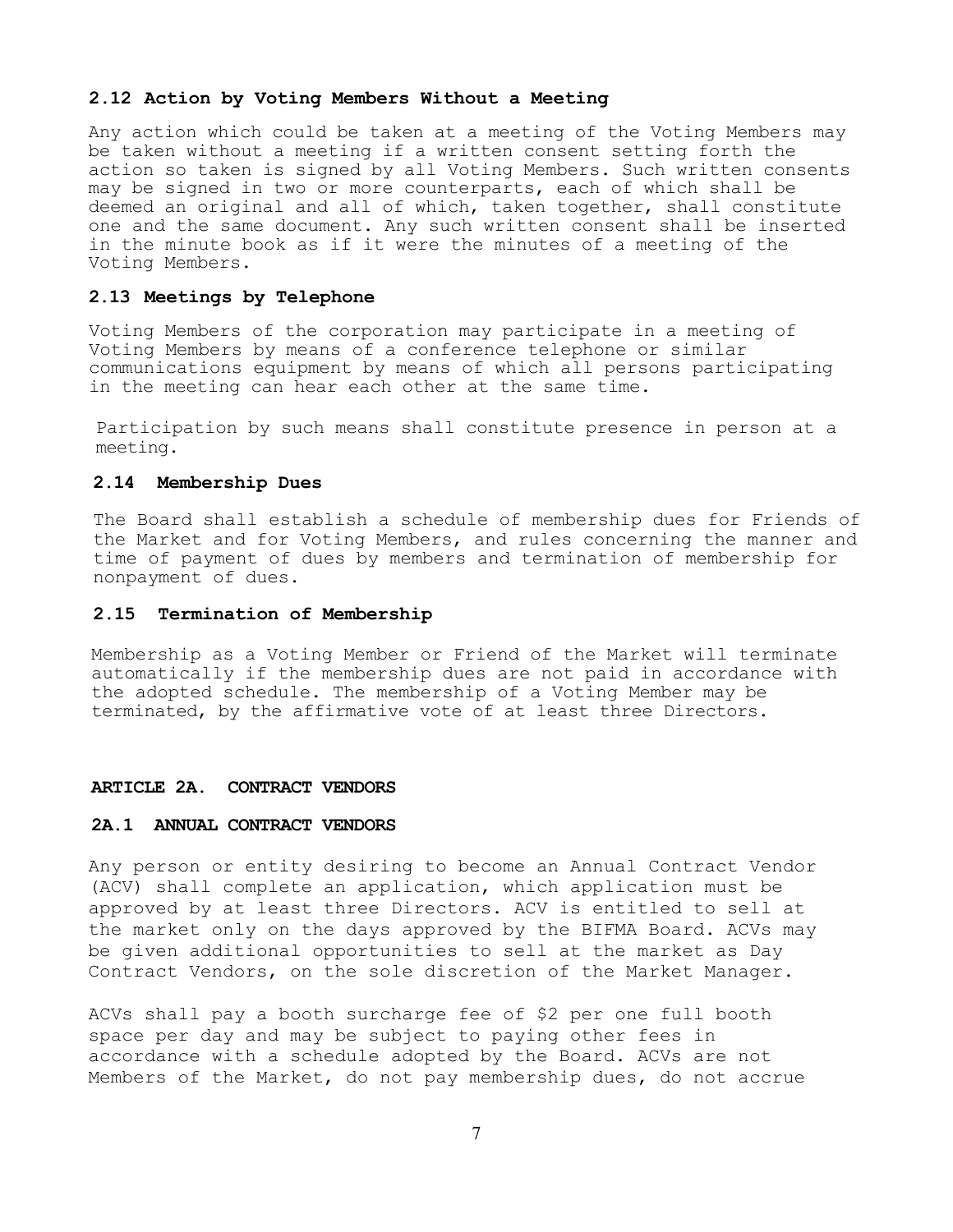Seniority, do not have Voting Rights, are not assigned permanent

## **2A.2 DAY CONTRACT VENDORS**

Any person or entity desiring to become a Day Contract Vendor (DCV) shall complete an application, which application must be approved by at least three Directors. Approved DCVs are placed on the Waiting List for the year of the application. DCV will be drawn from the Waiting List and may sell at the market on the sole discretion of the Market Manager and subject to any considerations which the Market Manager deems to have adverse material effect on the market, its members or the public. Adverse material effect may include such factors as the effect of oversupply on price or any product, an imbalance in the nature, type or selection of vendors (see Rule of Two in Rules of the Market) or other factors which the Market Manager reasonably believes will harm the Market.

DCVs shall pay a booth surcharge of \$2 per one full booth space per day and may be subject to paying other fees in accordance with a schedule adopted by the Board. DCVs are not Members of the Market, do not pay membership dues, do not accrue Seniority, do not have Voting Rights, are not assigned permanent booth spaces and may not serve on the Board of Directors.

#### **ARTICLE 3. BOARD OF DIRECTORS**

#### **3.1 General Powers**

The affairs of the corporation shall be managed by a Board of Directors and, subject to the provisions of this Section 3.1, the Board shall make and implement all decisions concerning the affairs of the corporation. The members shall have the authority to alter or repeal decisions made by the Board and may exercise such authority by calling a special meeting of members in accordance with the provisions of Section 2.5. Adoption of a resolution to alter or repeal *a* decision made by the Board shall require the affirmative vote of a majority of the members of the corporation. **This Section 3.1 may not be amended by the Board in any manner which decreases the authority of members or increases the number of votes required to adopt a resolution.**

## **3.2 Number**

The Board shall consist of not less than three nor more than ten Directors, the specific number to be set by resolution of the Board or members. The number of Directors may be changed from time to time by amendment to these Bylaws, provided that no decrease in the number shall have the effect of shortening the term of any incumbent Director.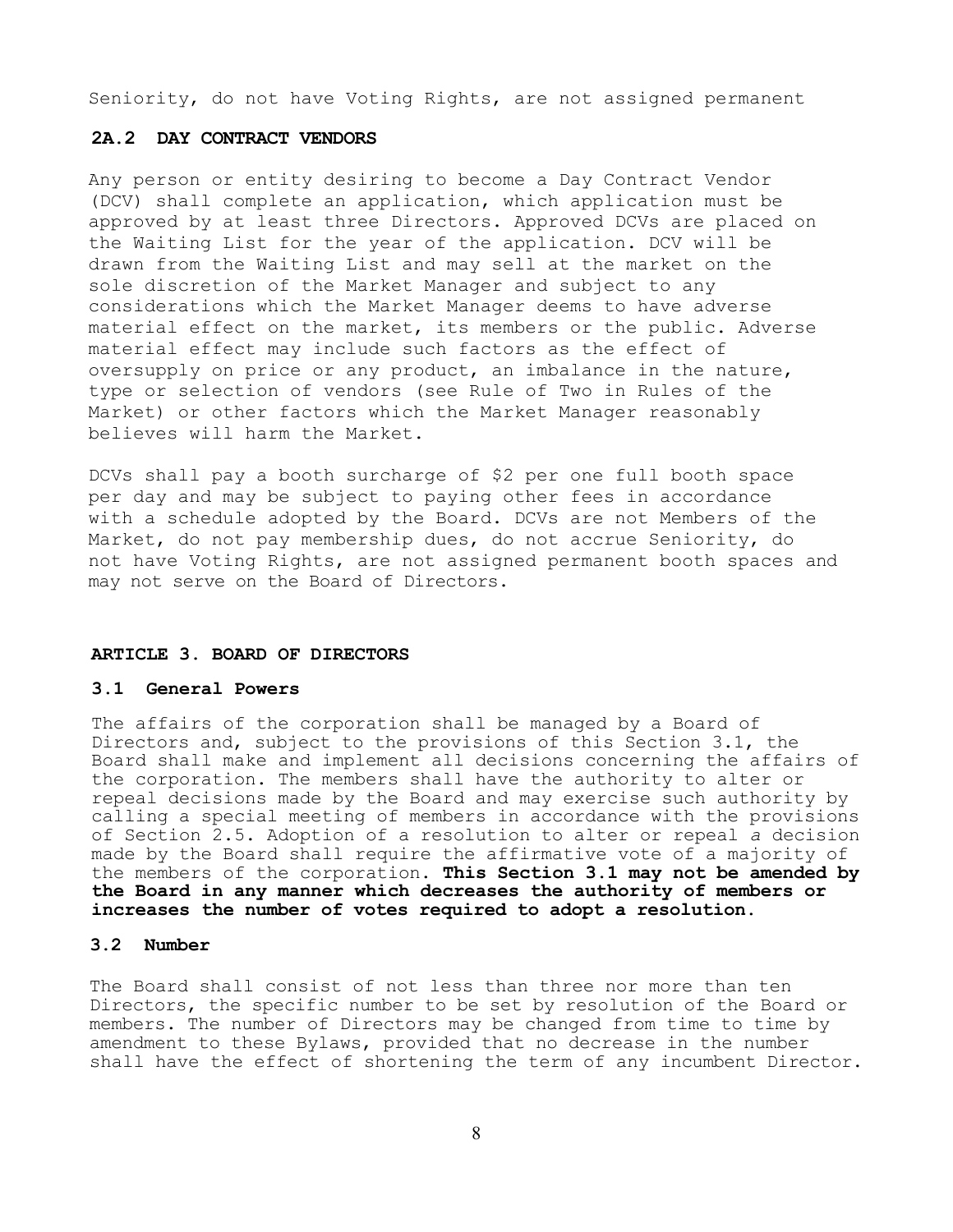## **3.3 Qualifications**

Directors shall be members of the corporation. A simple majority of Directors shall be Farmers as defined by the Washington State Farmers<sup>7</sup> Market Association. Directors shall attend 12 regularly scheduled Board meetings, as well as committee and other special meetings averaging a total of 20 meetings per year or term of office. Directors are expected to be familiar with the BIFMA rules and bylaws. Directors shall draw on the expertise of the BIFMA membership and other community resources in order to protect and promote activities of the Farmers' Market. Directors may have such other qualifications as the Board may prescribe by amendment to these Bylaws.

## **3.4 Election of Directors**

## **3.4.1 Initial Directors**

The initial Directors named in the Articles of Incorporation shall serve until the first annual meeting of members.

## **3.4.2 Successor Directors**

Successor Directors shall be elected every two years at the annual meeting of members. The terms of the successor Directors will be staggered so that half of the board continues in office to complete the second year of their term. The election of Directors may also be conducted by mail in such manner as the Board determines. If the election is conducted by mail, at least fifty percent of the members must return ballots for the election to be valid.

#### **3.5 Term: of office**

Unless a Director dies, resigns or is removed, he or she shall hold office for a two-year term or until his or her successor is elected, whichever is later.

#### **3.6 Annual Meeting**

The annual meeting of the Board shall be held without notice immediately following and at the same place as the annual meeting of members for the purposes of electing officers and transacting such business as may properly come before the meeting.

## **3.7 Regular Meetings**

By resolution, the Board may specify the date, time and place for the holding of regular meetings without other notice than such resolution.

#### **3.8 Special Meetings**

Special meetings of the Board or any committee designated and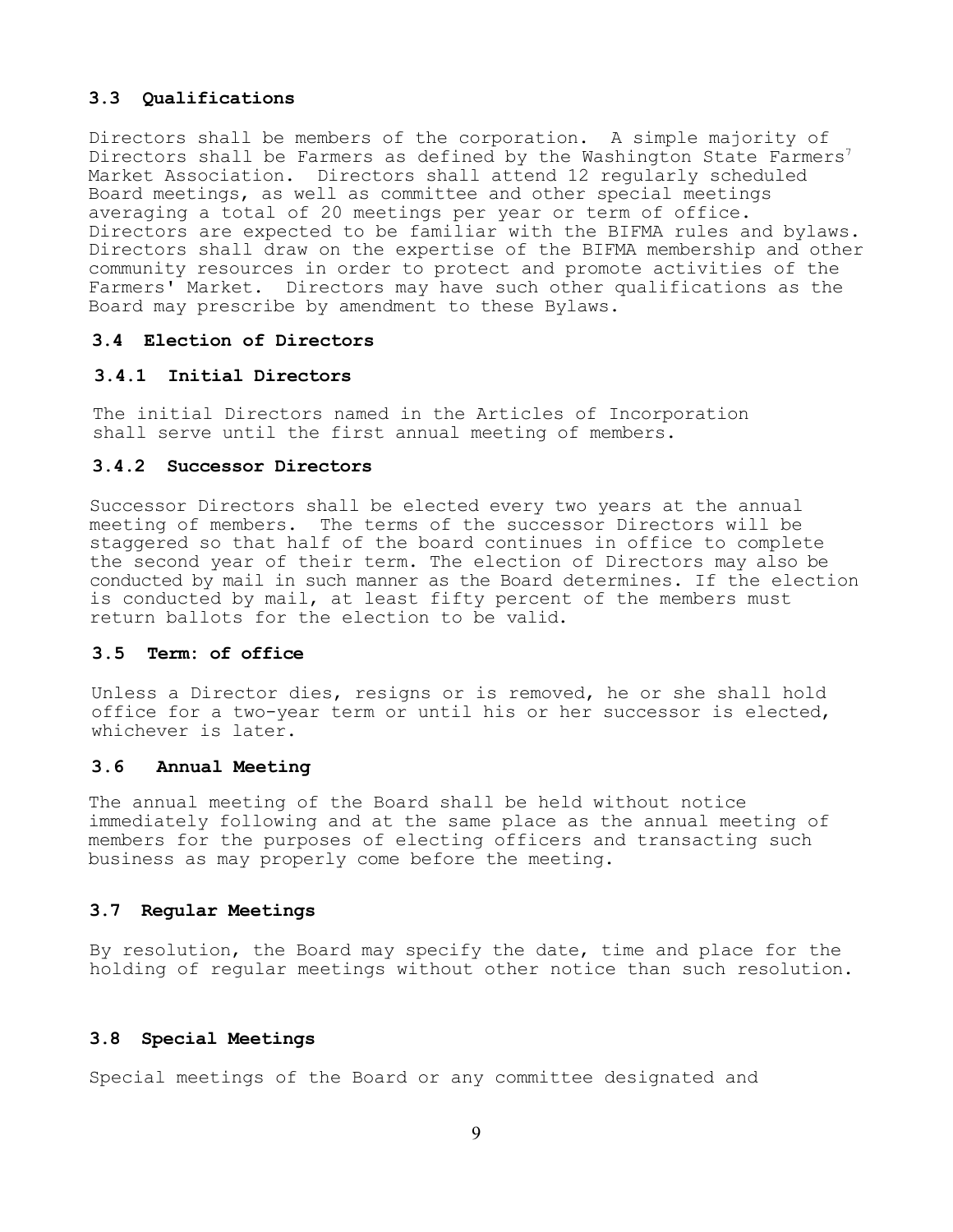appointed by the Board may be called by or at the written request of the President or any two Directors or, in the case of a committee meeting, by the chairman of the committee. The person or persons authorized to call special meetings may fix any place either within or without the State of Washington as the place for holding any special Board or committee meeting called by them.

## **3.9 Meetings By Telephone**

Members of the Board or any committee designated by the Board may participate in a meeting of such Board or committee by means of a conference telephone or similar communications equipment by means of which all persons participating in the meeting can hear each other at the same time. Participation by such means shall constitute presence in person at a meeting.

## **3.10 Place of Meetings**

All meetings shall be held at the principal office of the corporation or at such other place within or without the State of Washington designated by the Board, by any persons entitled to call a meeting or by a waiver of notice signed by all Directors.

#### **3.11 Notice of Special Meetings**

Notice of special Board or committee meetings shall be given to a Director in writing or by personal communication with the Director not less than five days before the meeting. Notices in writing must be delivered or mailed to the Director at his or her address shown on the records of the corporation. Neither the business to be transacted at, nor the purpose of any special meeting need be specified in the notice *of* such meeting. If notice is delivered by mail, the notice shall be deemed effective when deposited in the official government mail properly addressed with postage thereon prepaid.

#### **3.12 Waiver of Notice**

#### **3.12.1 In writing**

Whenever any notice is required to be given to any Director under the provisions of these Bylaws, the Articles of Incorporation or applicable Washington law, a waiver thereof in writing, signed by the person or persons entitled to such notice, whether before or after the time stated therein, shall be deemed equivalent to the giving of such notice. Neither the business to be transacted at, nor the purpose of, any regular or special meeting of the- Board need be specified in the waiver of notice of such meeting.

#### **3.12.2 By Attendance**

The attendance of a Director at a meeting shall constitute a waiver of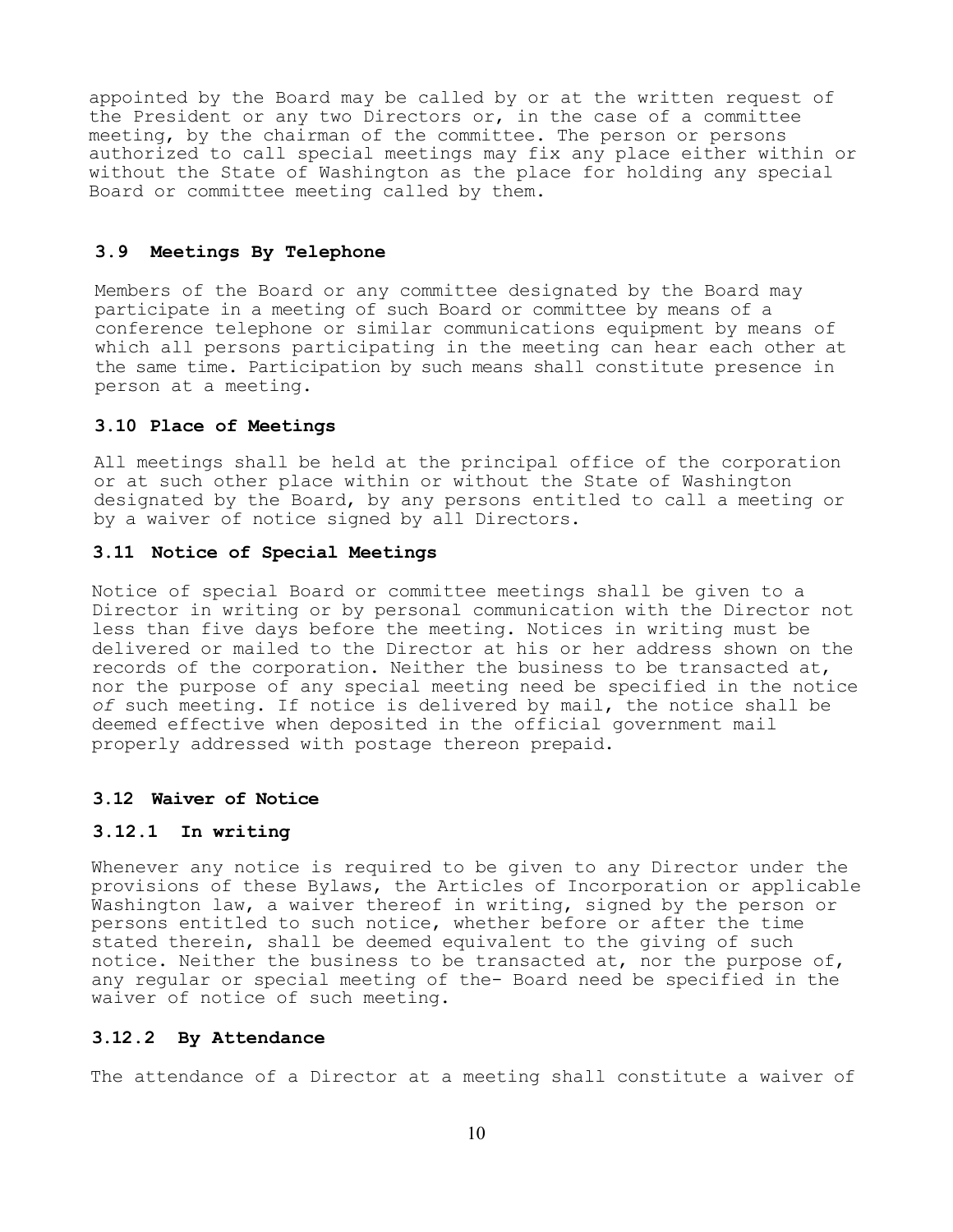notice of such meeting, - except where  $a \sim$  Director attends a meeting for the express purpose of objecting to the transaction of any business because the meeting is not lawfully called or convened.

#### **3.13 Quorum**

A majority of the number of Directors fixed by or in the manner provided by these Bylaws shall constitute a quorum for the transaction of business at any Board meeting. If a quorum is not present at a meeting, a majority of the Directors present may adjourn the meeting from time to time without further notice.

## **3.14 Manner of Acting**

The act of the majority of the Directors present at a meeting at which there is a quorum shall be the act of the Board, unless the vote of a greater number is required by these Bylaws, the Articles of Incorporation or applicable Washington law.

## **3.15 Presumption of Assent**

A Director of the corporation present at a Board meeting at which action on any corporate matter is taken shall be presumed to have assented to the action taken unless his or her dissent or abstention is entered in the minutes of the meeting, or unless such Director files a written dissent or abstention to such action with the person acting as secretary of the meeting before the adjournment thereof, or forwards such dissent or abstention by registered mail to the Secretary of the corporation immediately after the adjournment of the meeting. Such right to dissent or abstain shall not apply to a Director who voted in favor of such action.

## **3.16 Action by Board Without a Meeting**

Any action which could be taken at a meeting of the Board may be taken without a meeting if a written consent setting forth the action so taken is signed by each of the Directors. Such written consents may be signed in two or more counterparts, each of which shall be deemed an original and all of which, taken together, shall constitute one and the same document. Any such written consent shall be inserted the minute book as if it were the minutes of a Board meeting.

## **3.17 Resignation**

Any Director may resign at any time by delivering written notice to the President or the Secretary at the registered office of the corporation, or by giving oral or written notice at any meeting of the Directors. Any such resignation shall take effect at the time specified therein, or if the time is not specified, upon delivery thereof and, unless otherwise specified therein, the acceptance of such resignation shall not be necessary to make it effective.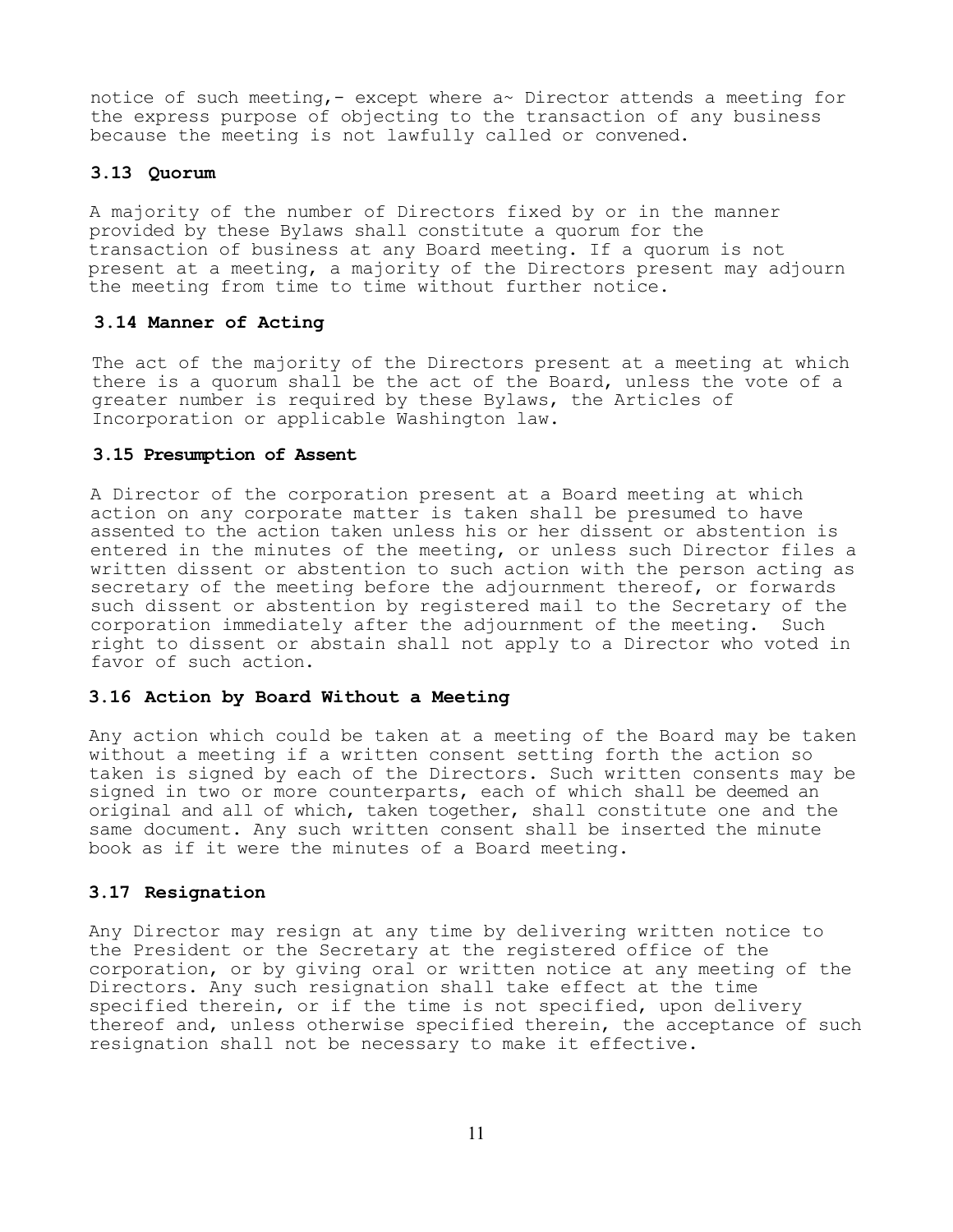## **3.18 Removal**

At a meeting of members called expressly for that purpose, one or more Directors (including the entire Board) may be removed from office, with or without cause, by the affirmative vote of a majority of the members of the corporation. But such removal shall be without prejudice to the contract rights, if any, of the person so removed. A removed Director does not forfeit their Voting privileges.

## **3.19 Vacancies**

A vacancy in the position of Director may be filled by the affirmative vote of a majority of the remaining Directors though no less than a quorum of the Board. A Director who fills a vacancy shall serve for the unexpired term of his or her predecessor in office.

## **3.20 Board Committees**

The Board, by resolution adopted by a majority of the Directors in office, may designate and appoint one or more standing or temporary committees, each of which shall consist of two or more Directors. Such committees shall have and exercise the authority of the Directors in the management the corporation, subject to such limitations as may be prescribed by the Board [and by applicable Washington law, except that no committee shall have the authority to: (a) amend, alter or repeal these Bylaws; (b) elect, appoint or remove any member of any other committee or any Director or officer of the corporation; (c) amend the Articles of Incorporation; (d) adopt a plan of merger or consolidation with another corporation; (e) authorize the sale, lease or exchange of all or substantially all of the property and assets of the corporation not in the ordinary course of business; (f) authorize the voluntary dissolution of the corporation or revoke proceedings thereof; (g) adopt a plan for the distribution of the assets of the corporation; or (h) amend, alter or repeal any resolution of the Board which by its terms provides that it shall not be amended, altered or repealed by a committee. The designation and appointment of any such committee and the delegation thereto of authority shall not operate to relieve the Board or any individual Director of any responsibility imposed upon it, him or her by law.

## **3.21 Compensation**

The Directors shall receive no compensation for their service as Directors but may receive reimbursement for expenditures incurred on behalf of the corporation. *Directors and Members who perform other prescribed services for the BIFMA may receive compensation for such service through discounted booth fees only*. *Booth fee discount schedules shall be approved by an affirmative vote of a majority of Members.*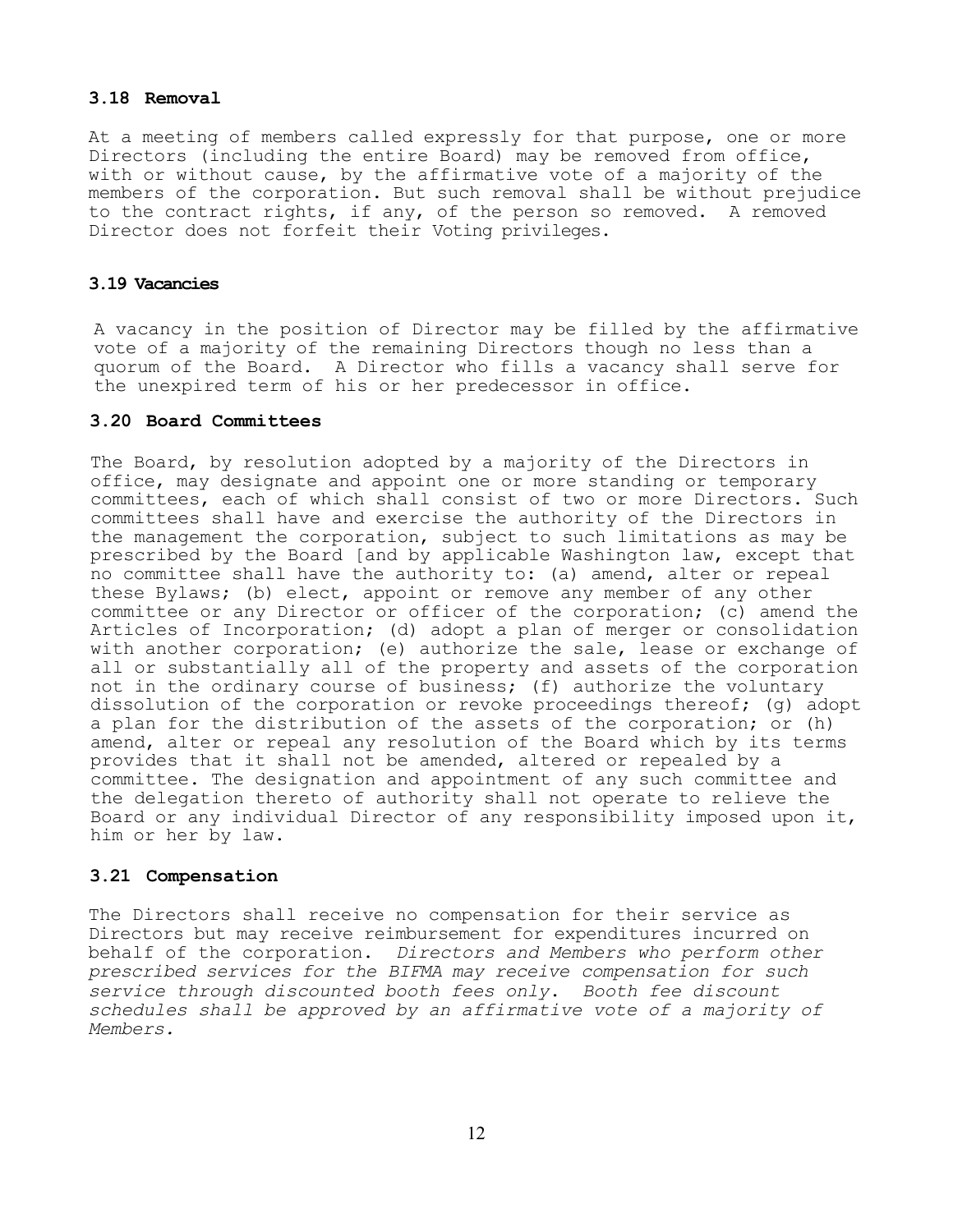## **3.22 Advisory Board**

The Board may appoint an Advisory Board of two or more members. The Advisory Board shall provide advice and assistance to the Board and members, may be invited to meetings of the Board, but shall not be entitled to vote or exercise other powers of a Director of the corporation.

### **ARTICLE 4. OFFICERS**

## **4.1 Number and Qualifications**

The officers of the corporation shall be a President, one or more Vice Presidents, a Secretary and a Treasurer, each of whom shall be elected by the Board. Other officers and assistant officers may be elected or appointed by the Board, such officers and assistant officers to hold office for such period, have such authority and perform such duties as are provided in these Bylaws or as may be provided by resolution of the Board. An officer may be assigned by the Board any additional title that the Board deems appropriate. Two or more offices may be held by the same person, except the offices of President and Secretary. All officers who are not Directors shall be ex-officio, nonvoting members of the Board.

## **4.2 Election and Term of office**

The officers of the corporation shall be elected each year by the Board at the annual meeting of the Board. Unless an officer dies, resigns, or is removed from office, he or she shall hold office until the next annual meeting of the Board or until his or her successor is elected.

## **4.3 Resignation**

Any officer may resign at any time by delivering written notice to the President, a Vice President, the Secretary or the Board, or by giving oral or written notice at any meeting of the Board. Any such resignation shall take effect at the time specified therein, or if the time is not specified, upon delivery thereof and, unless otherwise specified therein, the acceptance of such resignation shall not be necessary to make it effective.

## **4.4 Removal**

Any officer or agent elected or appointed by the Board may be removed from office by the affirmative vote of at least a majority of the Board whenever in its judgment the best interests of the corporation would be served thereby, but such removal shall be without prejudice to the contract rights, if any, of the person so removed.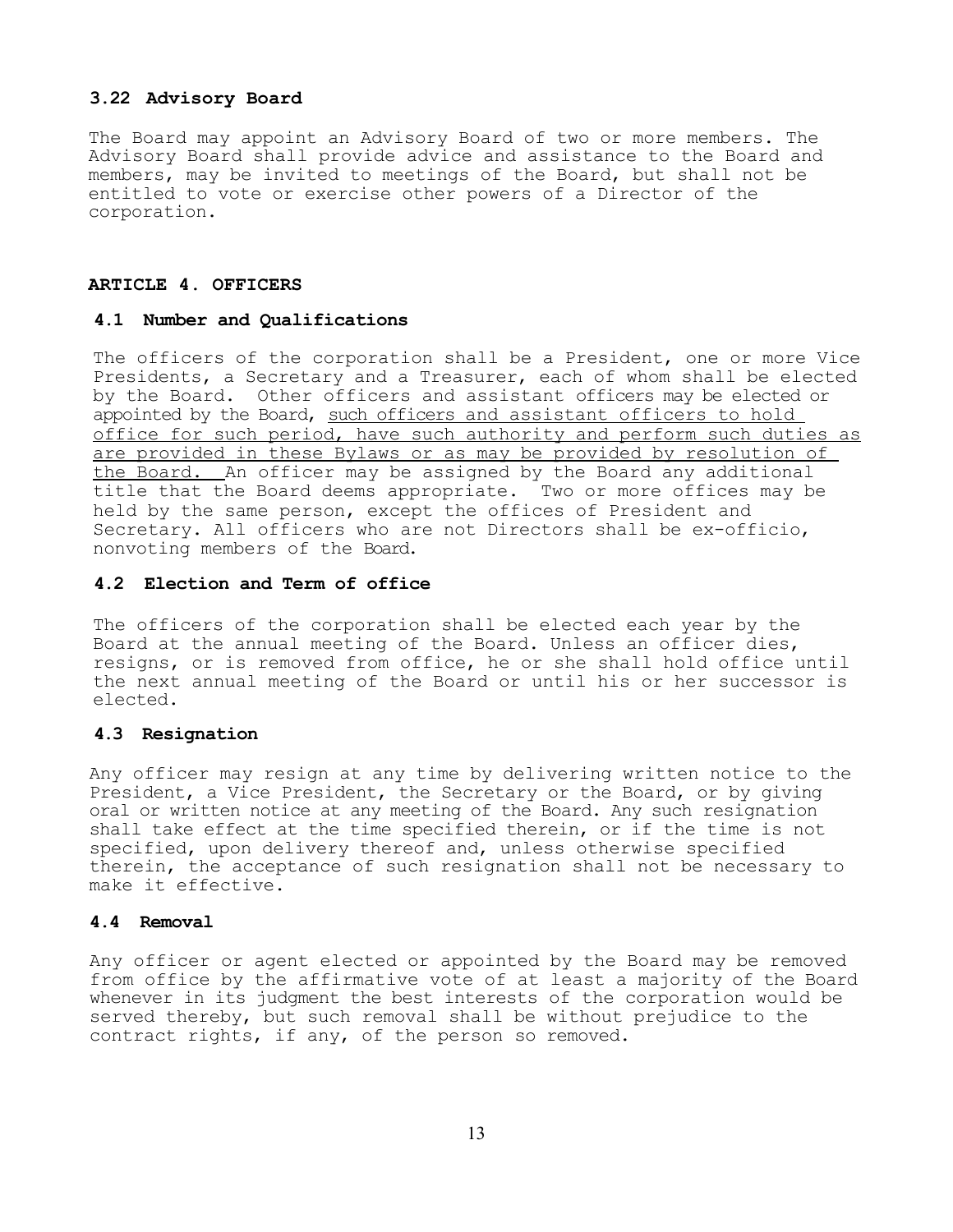## **4.5 Vacancies**

A vacancy in any office created by the death, resignation, removal, disqualification, creation of a new office or any other cause may be filled by the Board for the unexpired portion of the term or for a new term established by the Board.

## **4.6 President**

The President shall be the chief executive officer of the corporation, and, subject to the Board's control, shall supervise and control all of the assets, business and affairs of the corporation. The President shall preside over meetings of the members and the Board. The President may sign deeds, mortgages, bonds, contracts, or other instruments/ except when the signing and execution thereof have been expressly delegated by the Board or by these Bylaws to some other officer or agent of the corporation or are required by law to be otherwise signed or executed by some other officer or in some other manner. In general,, the President shall perform all duties incident to the office of President and such other duties as are assigned to him or her by the Board from time to time.

## **4.7 Vice Presidents**

In the event of the death of the President or his or her inability to act, the Vice President shall perform the duties of the President, -except as may be limited by resolution of the Board, with all the powers of and subject to all the restrictions upon the President. The Vice President shall have, to the extent authorized by the President or the Board, the same powers as the President to sign deeds, mortgages, bonds, contracts or other instruments. The Vice President shall in general perform all of the duties incident to the office of Vice President and such other duties as from time to time may be assigned to him or her by the President or the Board. (7/14/20)

## **4.8 Secretary**

The Secretary shall: (a) keep the minutes of meetings of the members and the Board, and minutes which may be maintained by committees of the Board; (b) see that all notices are duly given in accordance with the provisions of these Bylaws or as required by law; (c) be custodian of the corporate records of the corporation; (d) keep records of the post office address and class, if applicable, of each member and Director and of the name and post office address of each officer; (e) sign with the President, or other officer authorized by the President or the Board, deeds, mortgages, bonds, contracts, or other instruments; and (f) in general perform all duties incident to the office of Secretary and such other duties as from time to time may be assigned to him or her by the President or the Board. In the absence of the Secretary, an Assistant Secretary may perform the duties of the Secretary.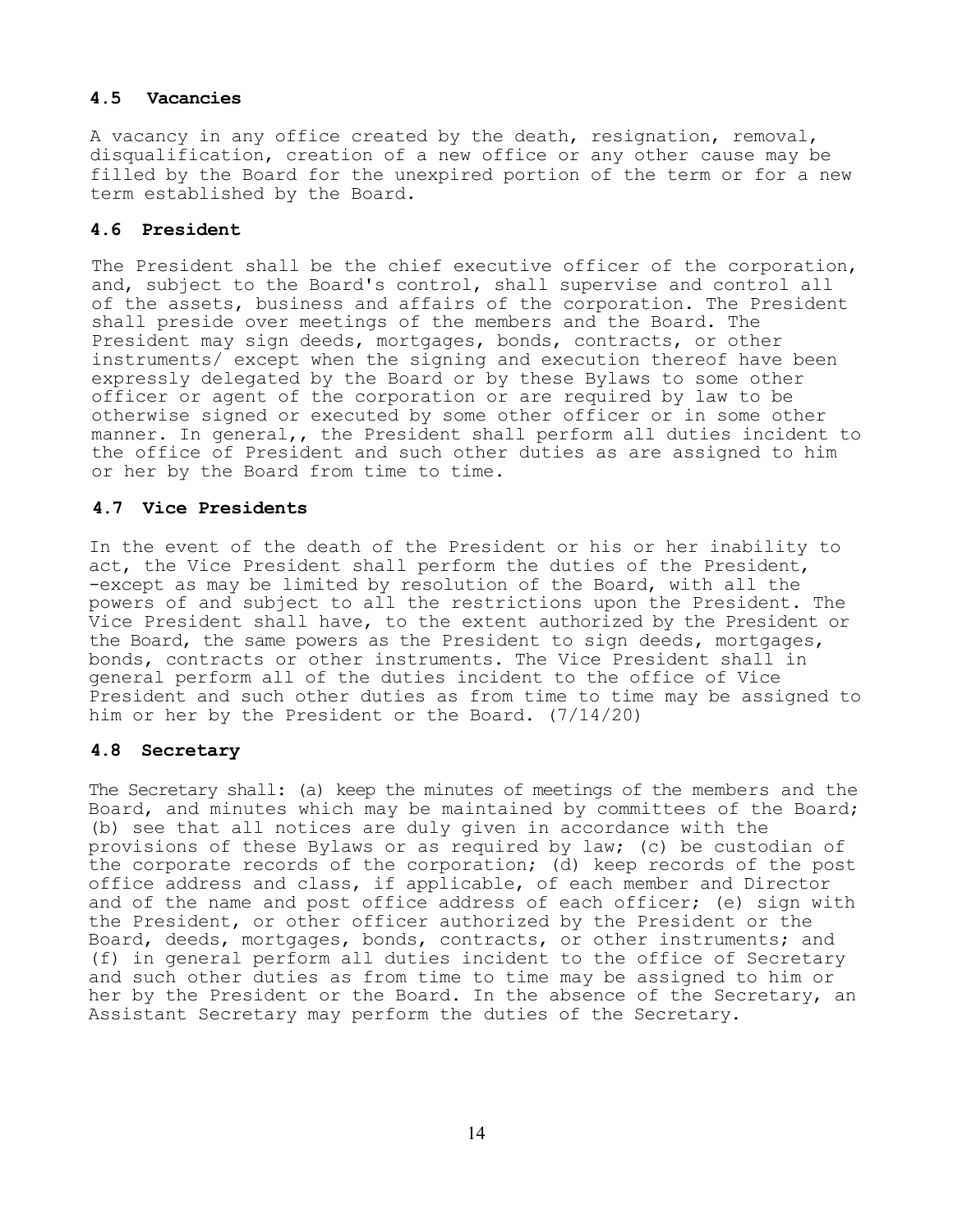## **4.9 Treasurer**

If requested by the Board, the Treasurer shall give a bond for the faithful discharge of his or her duties in such amount and with such surety or sureties as the Board may determine. The Treasurer shall have charge and custody of and be responsible for all funds and securities of the -corporation; receive and give receipts for moneys due and payable to the corporation from any source whatsoever, and deposit all such moneys in the name of the corporation in banks, trust companies or other depositories selected in accordance with the provisions of these Bylaws; and in general perform all of the duties incident to the office of Treasurer and such other duties as from time to time may be assigned to him or her by the President or the Board. In the absence of the Treasurer, an Assistant Treasurer may perform the duties of the Treasurer.

## **4.10 Salaries**

The salaries of the officers and agents shall be as fixed from time to time by the Board or by any person or persons to whom the Board has delegated such authority. No officer shall be prevented from receiving a salary by reason of the fact that he or she is a Director of the corporation.

#### **ARTICLE 5. ADMINISTRATIVE AND FINANCIAL PROVISIONS**

#### **5.1 Contracts**

The Board may authorize any officer or officers, or agent or agents, to enter into any contract or execute and deliver any instrument in the name of and on behalf of the corporation. Such authority may be general or confined to specific instances.

## **5.2 Loans**

No loans shall be contracted on behalf of the corporation and no evidences of indebtedness shall be issued in its name unless authorized by resolutions of the Board (and members if such loan exceeds the authority of the Board set forth in Section 3.1). Such authority may be: general or confined to specific instances.

## **5.3 Loans or Extensions of Credit to officers and Directors**

No loans shall be made and no credit shall be extended by the corporation to its officers or Directors.

## **5.4 Checks, Drafts, Etc.**

All checks, drafts or other orders for the payment of money, notes or other evidences of indebtedness issued in the name of the corporation shall be signed by such officer or officers, or agent or agents, of the corporation and in such manner as is from time to time determined by resolution of the Board.